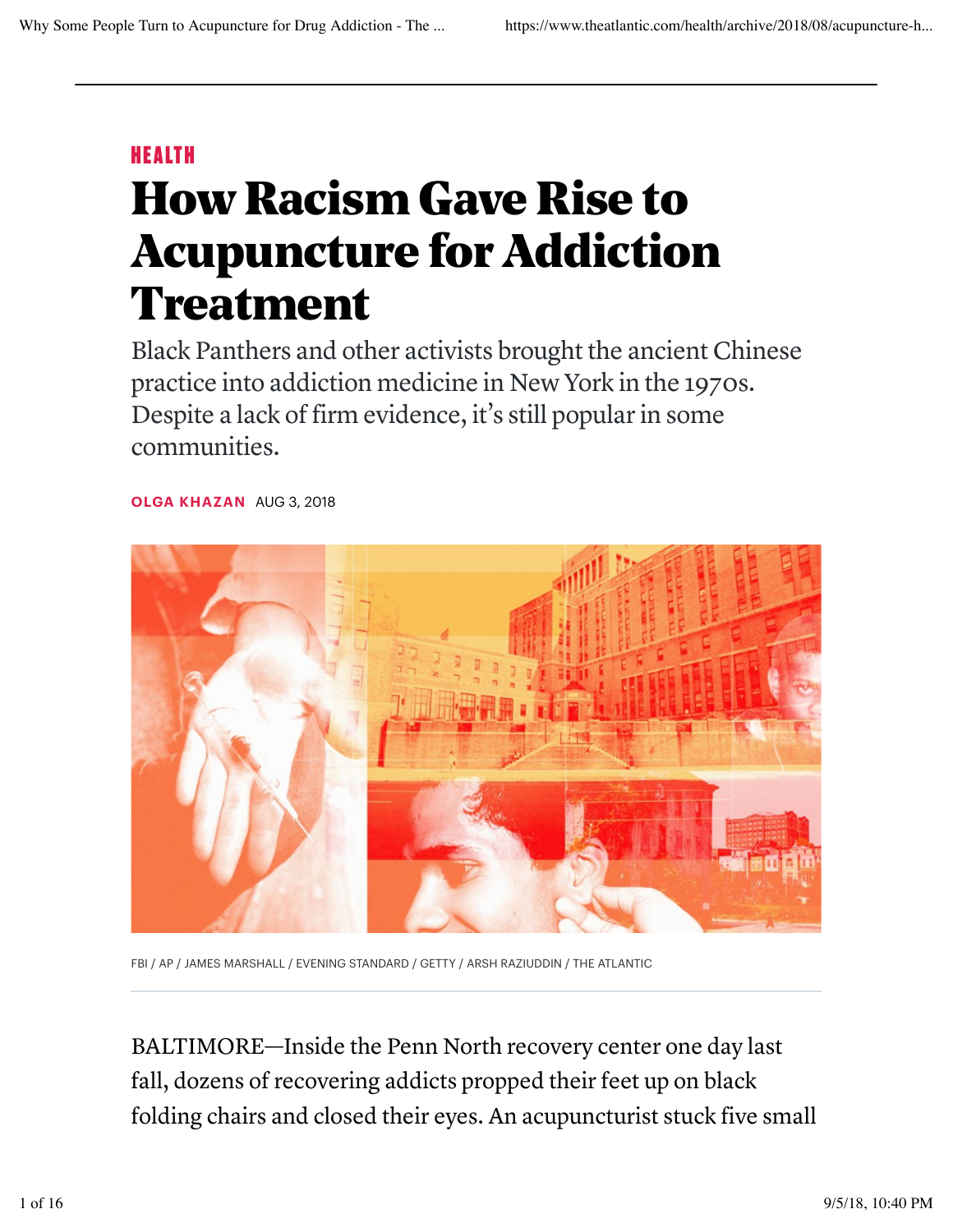gold pins into each person's ears.

La'Von Dobie, one of Penn North's addiction counselors, sat down next to me. She told the acupuncturist that her right ankle was hurting, so he stuck two thin needles in her left wrist.

For 15 minutes, there was darkness and sitar music. One man appeared to give himself a silent pep talk; another held out his hand, as though ready to receive something from the sky. When the pins came out, Dobie exclaimed that her ankle felt much better.

Daily acupuncture is a mandatory part of the addiction-recovery program at Penn North, whose staff I recently spent time with as part of a larger story on racial disparities in health. It's not the only one to employ this unconventional approach: More than 600 addictionrecovery programs in the United States use acupuncture today, according to NADA, the National Acupuncture Detoxification Association.

Some people swear by acupuncture, but recovery facilities' use of it, along with other non-proven strategies for managing addiction, has grown more controversial as America's opioid epidemic has raged on. Medications like buprenorphine or methadone are considered the gold standard in treating opioid addiction, which still kills more than 100 people each day. The medications dramatically reduce the likelihood of death from overdose, but they are shockingly underused: Only 3 percent of addiction treatment facilities offer all three forms of addiction-recovery medication. One recent study found that only about a third of people who overdosed were placed on medication-assisted treatment within the following year.

Meanwhile, multiple meta-analyses have found there's no evidence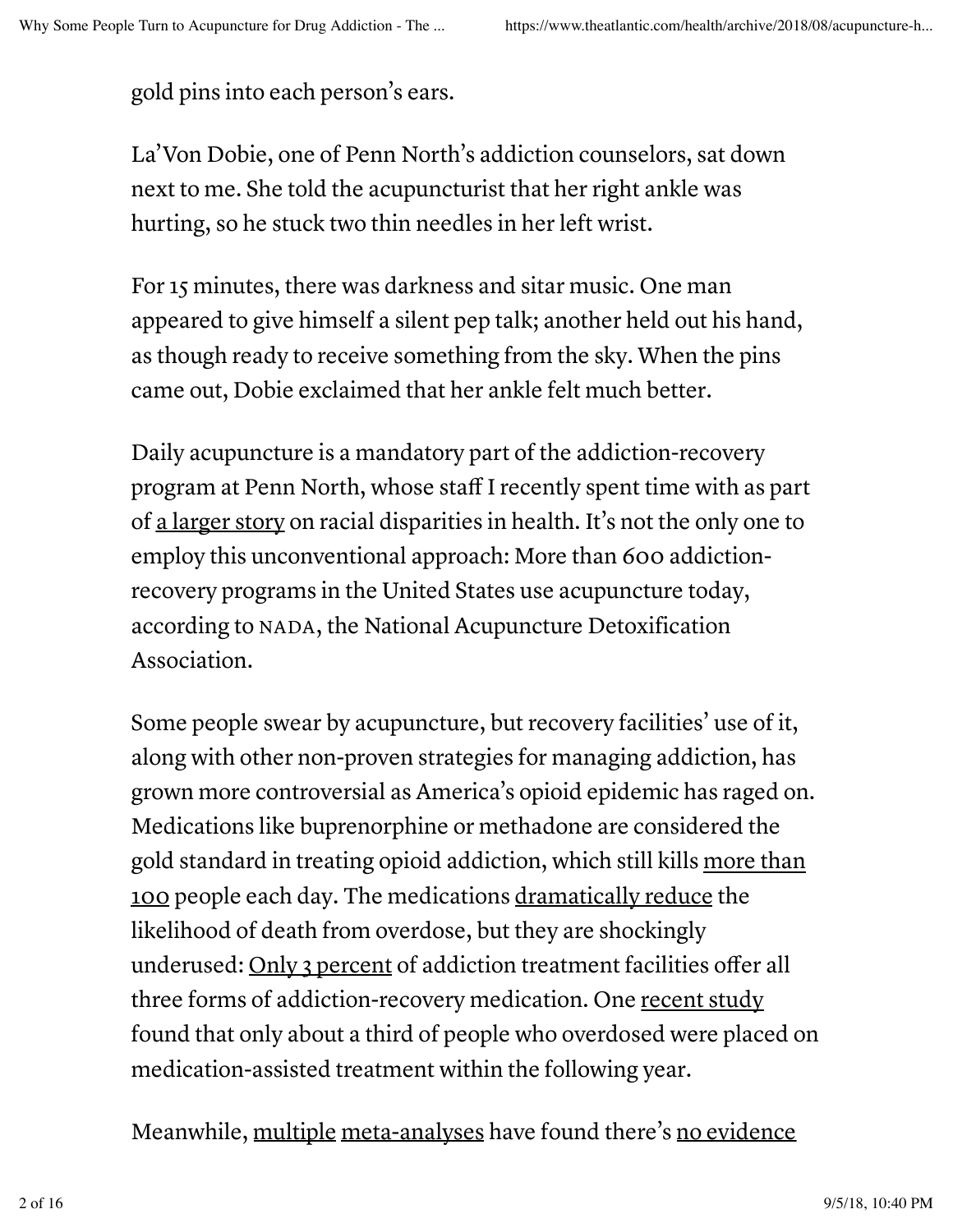that acupuncture is effective as a treatment for cocaine or opiate dependence. Many experts say acupuncture doesn't work for addiction; while cocaine addicts receiving acupuncture did reduce their drug use in one study, actual acupuncture performed about as well as a fake acupuncture procedure.

If acupuncture does release the grip of addiction, the way it works is, like many of acupuncture's professed health benefits, not entirely clear. Sara Bursac, NADA's executive director, told me that pin pricks to certain points in the ear activate different organs and emotions. Other acupuncturists told me the practice stimulates the immune system or alleviates energy blockages in the body. Bursac told me the studies on the effectiveness of acupuncture might have come to different conclusions because they had different designs. She acknowledges that acupuncture doesn't work in isolation, but she says it is effective in conjunction with services like counseling and 12-step groups.

Acupuncture might seem like an odd thing to spring up in Sandtown, one of the poorest neighborhoods in Baltimore, where rows of abandoned homes sit boarded up and men hobble from injuries sustained in the drug trade. But the addiction-focused acupuncture used at Penn North and other facilities has a surprising—and revolutionary—history. Its role in addiction treatment has wound through Maoist China, to the Black Panther Party, to the stepfather of the rapper Tupac Shakur, and finally to two white hippies from Maryland.

The common thread has been a deep distrust of traditional medicine that stems from a history of discrimination at the hands of doctors. Many people in Baltimore, including some among the staff at Penn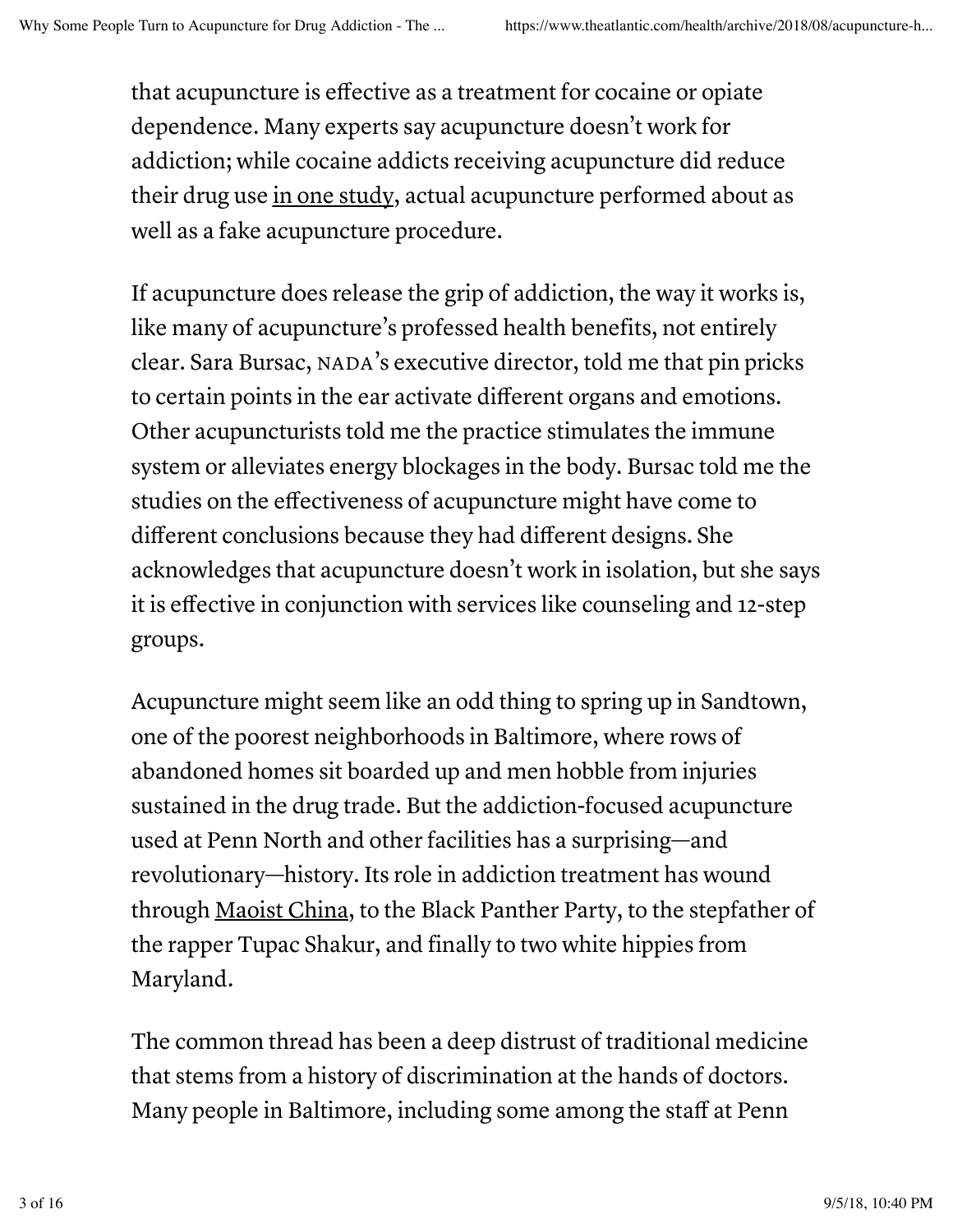North, remain wary of being mistreated by the medical establishment, and it affects their health-care choices today.

Acupuncture for addiction treatment spread to the United States through the Bronx in the 1970s. As a young man growing up in the South Bronx at the time, Carlos Alvarez remembers stepping over addicts nodding out with needles in their arms in the street. His neighborhood was a few square miles "menaced" by 20,000 drug addicts and 9,500 gang members, *The New York Times* reported back then. The article describes an utter breakdown of services, in which homes had no heat and people gathered at fire hydrants for clean water in the dead of winter. The borough's primarily black and Hispanic residents faced long waits and commutes for drug treatment, despite having one of the highest drug-addiction rates in the city. In a story about the Hunts Point neighborhood of the South Bronx in 1970, an AP reporter described a room with "a cot with a rumpled cover … where escape from the ugliness of Hunt's Point is sought with a needle and a packet of heroin." A local doctor complained to visiting congressmen that she was turning away child addicts from her treatment facility because of a lack of space.

Community groups reacted by staging sit-ins at several hospitals in the poor areas of New York City to call for better medical care. In the South Bronx, the Young Lords, a Puerto Rican group, took over an administrative building at Lincoln Hospital shortly before dawn on July 14, 1970, nailing the door shut. They demanded more funds for the hospital, a grievance staff, a day-care center, and better pay for hospital workers. But after 12 hours, negotiations between the Lords and the hospital's administrators broke down. Another sit-in a few months later, aimed at getting the doctors to stop practicing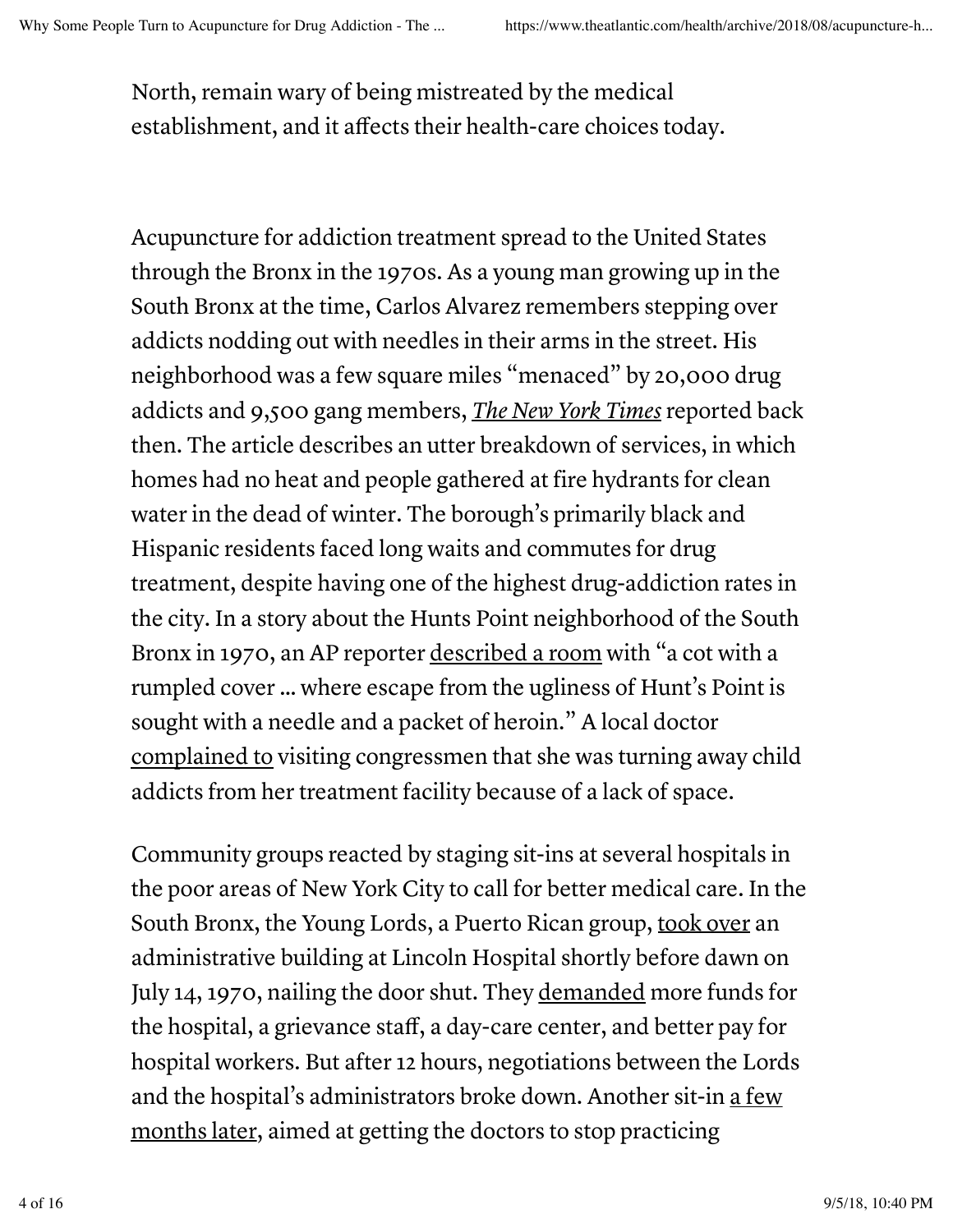abortions, lasted three days.

Finally, that November, a five-hour protest by the Young Lords, Black Panthers, and their white supporters forced the administrators of Lincoln Hospital to agree to set up an inpatient drug-treatment program. The protesters wanted it to be run by former addicts. Alvarez, who was then in his mid-20s, and his friends made banners out of bedsheets and took to the nearby shooting galleries to recruit patients. LINCOLN DETOX IS OPEN the banners read, referring to the process of getting off heroin.

The first day of Lincoln Detox, a line of about 200 addicts formed at the doors of the hospital. The volunteers told everyone to place their weapons in a box, then gave them methadone, a drug that helps curb heroin cravings. Alvarez became the security guard, and gradually Lincoln Detox built up a staff of counselors and doctors.

Even though they dispensed methadone, the Lincoln Detox staffers and their allies seemed ambivalent about the drug. "The armies of slum-lords, script doctors, organized crime, greedy drug companies, methadone pushers, corrupt cops, and producers of rot-gut wine are plundering our communities," wrote the activist publication *White Lightning*, which was allied with Lincoln Detox, in 1974. In the same issue, they warned of the dangers of methadone, saying the medication could cause "brainwave changes" in babies and "crib death." Some Lincoln Detox patients complained about methadone's side effects, as well as the hassle of picking up their dose each day. Others distrusted methadone, seeing it as just another drug.

"Methadone was highly regulated—it's run by white doctors, in white coats, in white hospitals," Samuel Roberts, a professor of history and sociomedical sciences at Columbia University, told me.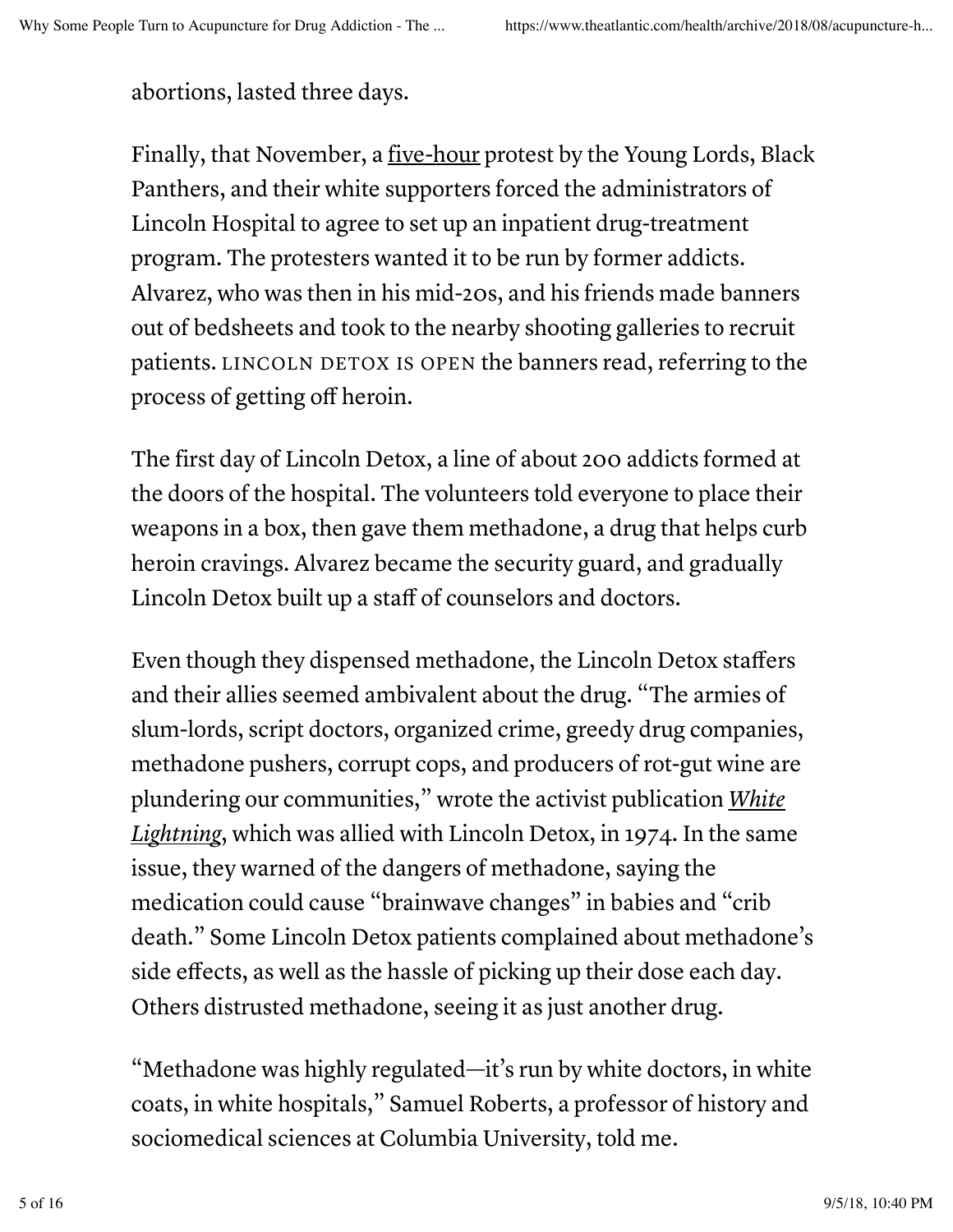The dissatisfaction with methadone created an opening for a more homegrown, drug-free treatment: acupuncture. Around the same time, several prominent newspapers wrote trend stories about this foreign practice. In 1973, *The New York Times* reported that a doctor in Hong Kong had been able to relieve the withdrawal symptoms of 70 addicts by inserting electrified needles in their ears. While on tour in China, several members of the Philadelphia Orchestra received acupuncture for aches and pains in their hotel rooms and raved about the results.

There were already signs that acupuncture might not be an addiction panacea: When asked whether acupuncture could be used to cure a smoking habit, the acupuncturist Chang Shu Wen told a *Times* reporter, "No, no." But according to the book *Fighting Drug Abuse With Acupuncture* by Ellinor Mitchell, several of the counselors at Lincoln Detox read the glowing accounts and became interested in acupuncture as an alternative to methadone. Some of the counselors went to New York's Chinatown, procured acupuncture sets, and began trying them out on one another. Others traveled to Montreal to study the practice.

Among the Montreal group was Mutulu Shakur, an activist with ties to the Black Panthers and the stepfather to a boy who would grow up to become the rapper Tupac. Shakur's work in acupuncture likely stemmed from the broader interest the Black Panthers had in the lowtech treatments used by the lay medics known as "barefoot doctors" in Maoist China. These were lightly trained rural people who were employed as part-time farmers, part-time community health workers, dispensing basic medical care to their friends and neighbors. According to Alondra Nelson's *Body and Soul: The Black Panther Party and the Fight Against Medical Discrimination*, the program was a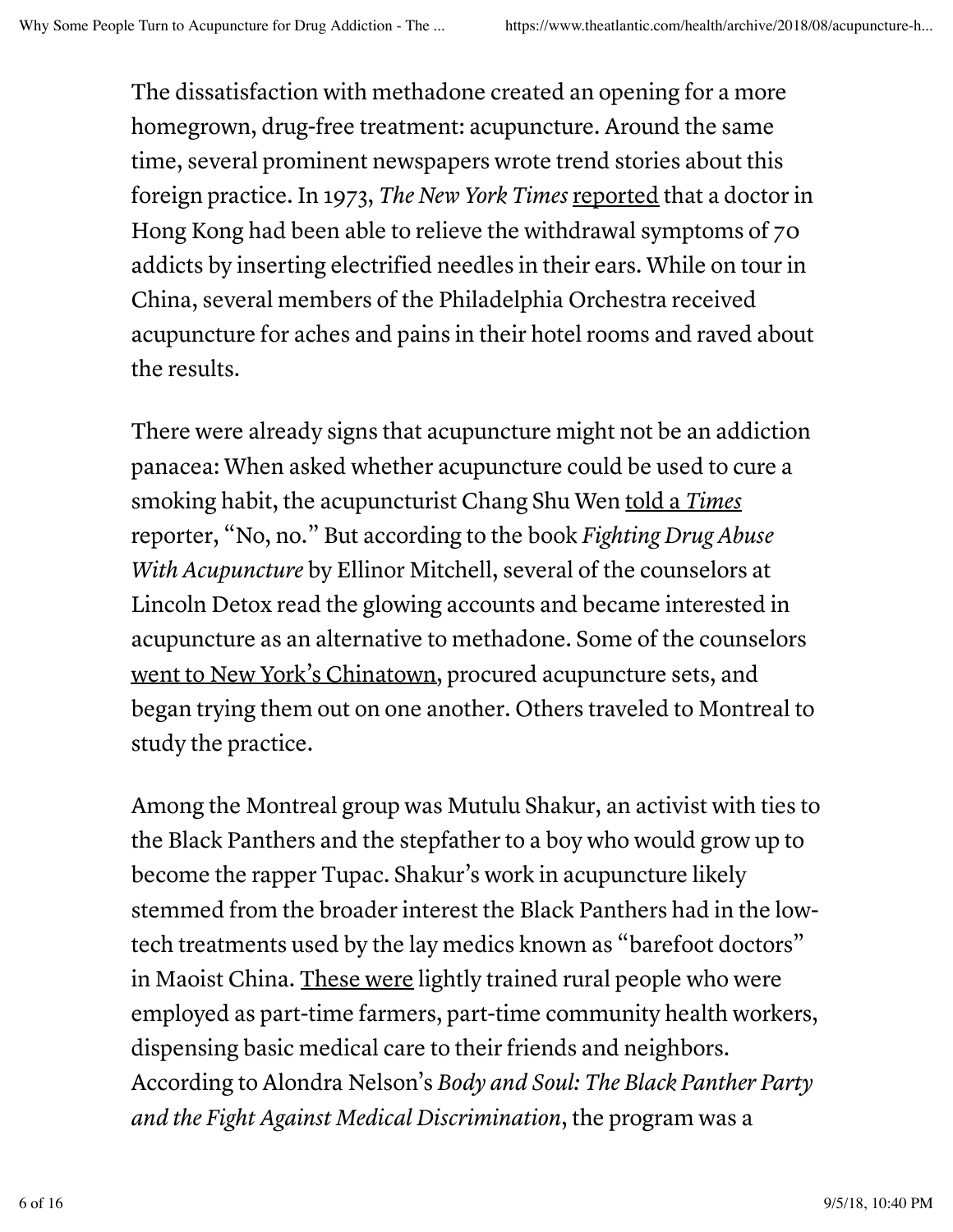model for the Black Panthers' approach to health care. David Hilliard, the chief of staff of the Black Panther Party, railed against what he called "the bourgeoisie concept of medicine": "It should be brought down to the community to teach the people how to practice medicine," Hilliard said.

After Shakur returned from Montreal, he practiced acupuncture at Lincoln Detox. Later, he founded his own acupuncture organization, the Black Acupuncture Advisory Association of North America, before being imprisoned for the robbery of a Brink's armored car in 1981.

Over time, acupuncture won over even skeptical Lincoln Detox employees. Nancy Smalls, a nurse and longtime Lincoln Detox employee, said she didn't buy into acupuncture as a valid treatment for several years. But the change she saw in the addicts who received acupuncture persuaded her. "Within three days, you got an entirely different person. They're alive, awake, alert, and asking questions, and you're like, 'Oh hell, what happened here?'"

By the late '70s, controversy began to plague the Lincoln Detox program. Its medical director was found dead in a storage closet, and his co-workers suspected murder. Reports of fraud and waste within the program mounted. In 1978 future Senator Chuck Schumer, then a Brooklyn assemblyman, denounced Lincoln Detox's "millions of dollars in unsubstantiated payrolls costs, overbilling for patient care and other egregious management failures" to the *Times*.

Lincoln Detox staffers were forced to move to a new building—a "dump" with no heat, according to Mitchell. In the new building,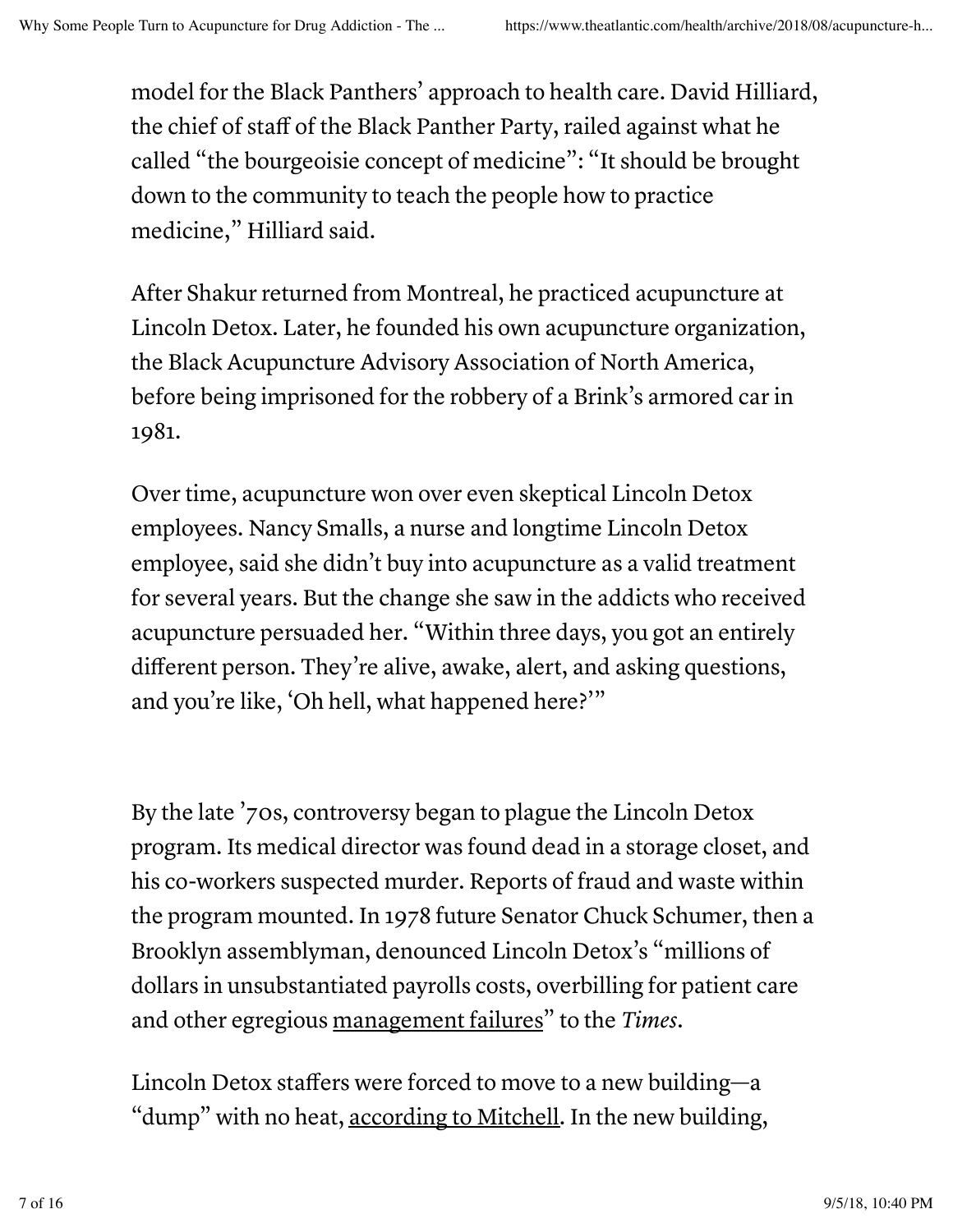Lincoln Detox abandoned methadone in favor of acupuncture alone. In addition to auricular, or ear, acupuncture, addicted clients were asked to drink a tea called "Sleep Mix"—a blend of chamomile, catnip, peppermint, skullcap, hops, and yarrow.

Despite the negative publicity, Lincoln Detox became a training center of sorts for other progressive types who were interested in alternative forms of drug treatment. The beleaguered Bronx facility would cause acupuncture to flourish in inner-city Baltimore in the '90s, during one of the worst drug epidemics the city had ever seen. Its method of bringing acupuncture to the masses piqued the interest of a flower child named Bob Duggan, who would go on to found Penn North, the recovery center I visited.

Duggan, a priest from New York City, met Dianne Connelly, then a college junior, in Rome in 1966, during an event that was meant to foster dialogue between clergy and laypeople. Bob left the priesthood to marry her, and together they set out on a tour of the world as part of the late-'60s "human potential" movement.

After running out of money, they made it to England, where Dianne hoped to get treatment for a stomach bug and Bob sought to get help for his hands, which had mysteriously begun to go numb. They saw an acupuncturist, and, instantly cured, decided they would devote their lives to the craft. Dianne told me they held their then-infant son, Blaize, over a map, and he drooled on Columbia, Maryland, so that is where they decided to set up their acupuncture practice. (It helped that they found Maryland's regulations around acupuncture at the time to be favorable.)

In 1974, the Duggans established their acupuncture school in Columbia. Acupuncture wasn't well-known in the town, a suburb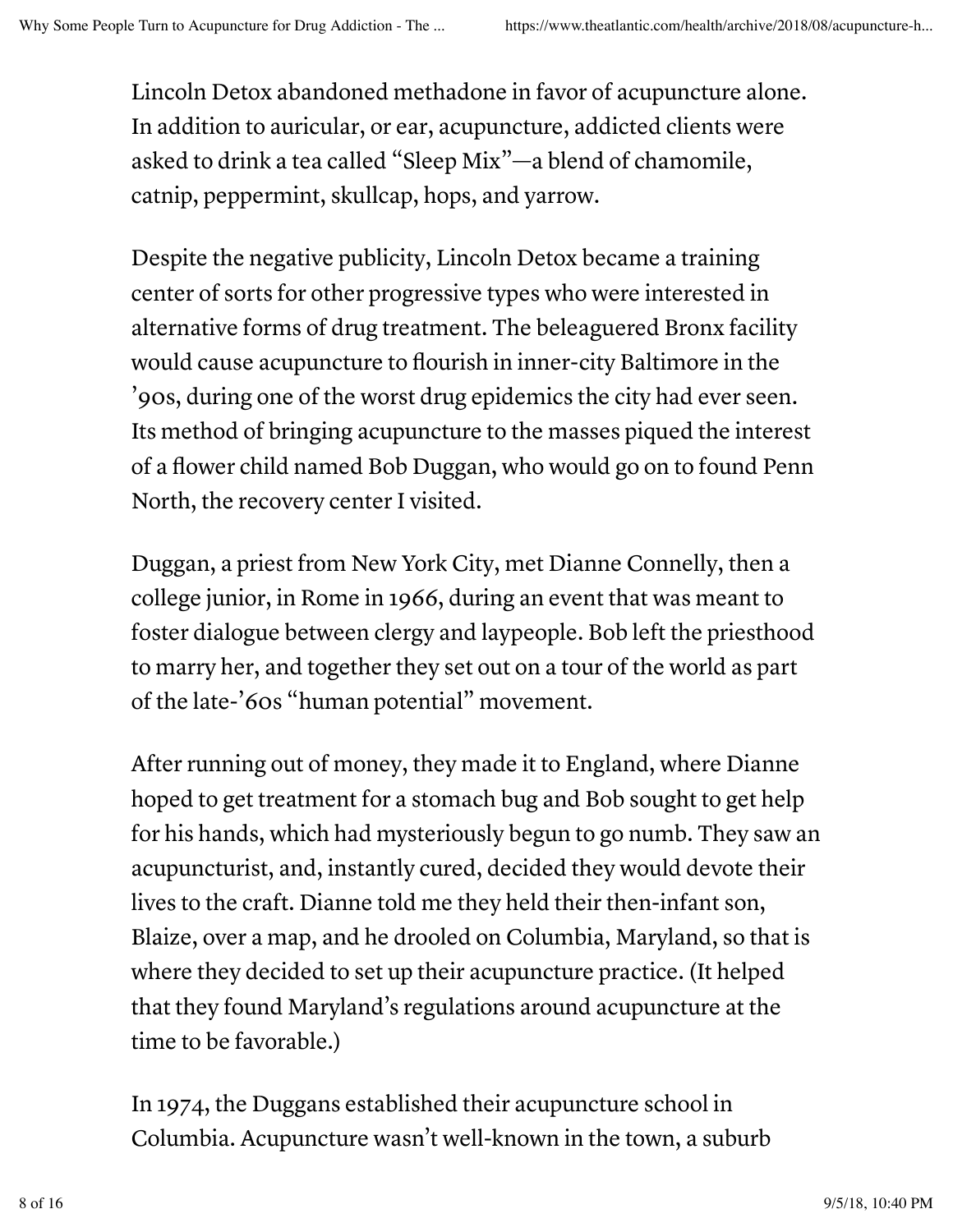about halfway between Baltimore and Washington, D.C., so to stir up clientele, Bob and Dianne would drive around and ask people, "We heard there's an acupuncture clinic here, do you know where it is?"

Bob Duggan had been friends with one of the founders of Lincoln Detox for several years, according to Sharon Jennings-Rojas, an acupuncturist who has worked with both men, and Duggan seemed moved to create a Baltimore version of the grassrootsy acupuncture clinic. In the mid '90s, the Duggans and some co-acupuncturists launched Penn North near one of the city's busiest drug markets.

Bob Duggan died in 2016. His portrait still adorns almost every room at Penn North.

Some of the people Duggan brought into Penn North in the early days continue to promote acupuncture over medication-assisted treatment. One day when I was visiting Penn North, a middle-aged white man walked into the dim lobby wearing paint-splattered clothes and a baseball cap. He said he needed help with his heroin problem but couldn't enter a residential facility because it would cost him his job. He was thinking about methadone.

A Penn North staffer named Genard Barr sprang out from behind a partition and said, "There is another option!" By that, he meant acupuncture. The man declined acupuncture, but he agreed to come back to Penn North for Narcotics Anonymous meetings.

I wanted to find out why Barr seemed opposed to methadone, despite its proven effectiveness in treating addiction, so I asked to meet with him for an interview later. Barr told me he was "born and raised" a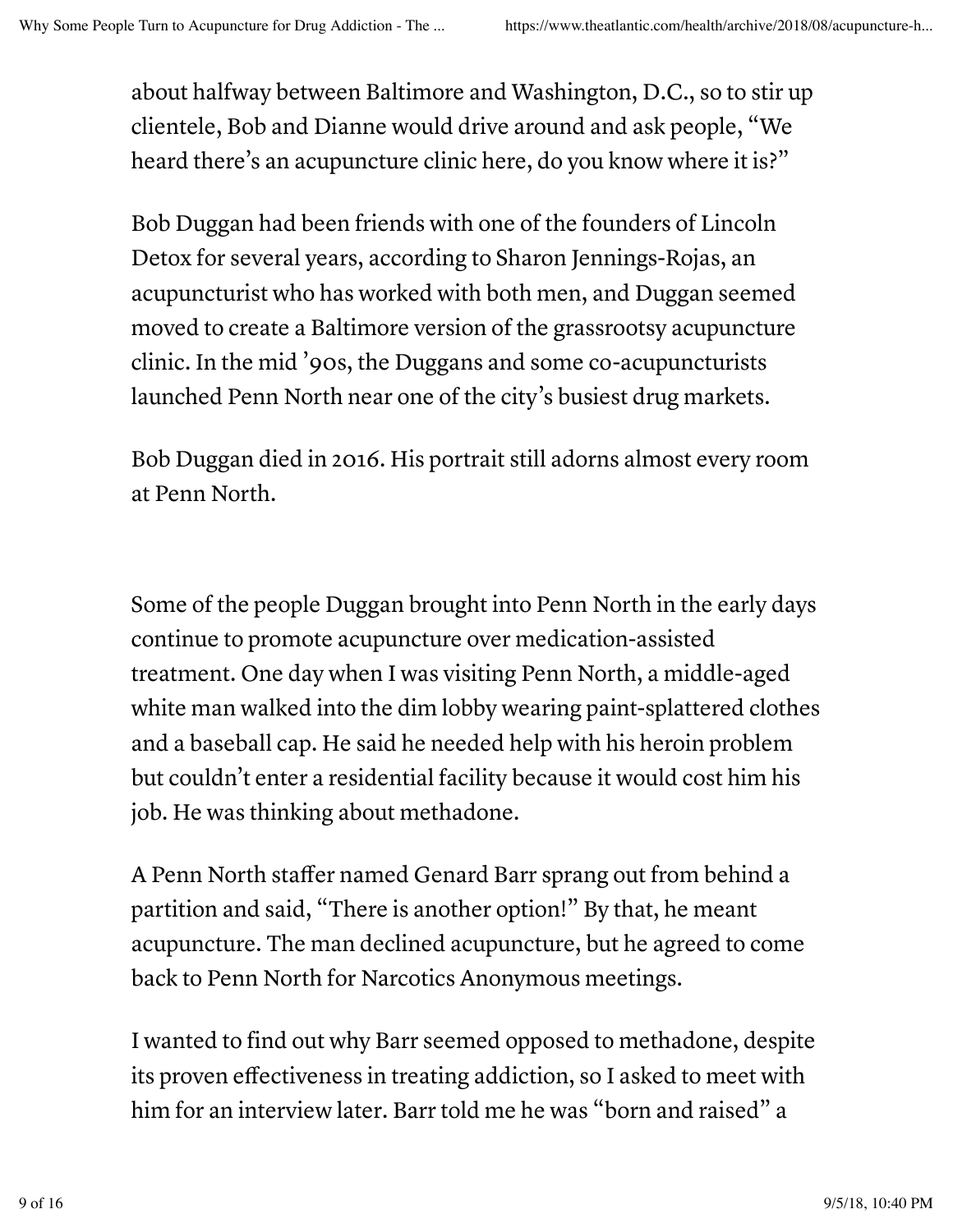drug trafficker in Miami, the son of immigrants from the Caribbean. He moved to Baltimore in 1997, when he found out the price of cocaine was better here. He said he was sentenced to four years of probation for a crime he asked me not to mention, but Bob Duggan convinced the judge to let Barr attend and volunteer at Penn North programs instead.

He wasn't a believer in acupuncture at first, but he feared being kicked out of the program and sent to prison. So, he figured, sure, "you can stick me with a pin that doesn't hurt." Sixteen years of being stuck with pins has convinced him acupuncture works. After his prison sentence was done, he stayed on at Penn North as an intake staffer.

Penn North does refer opioid addicts who prefer to be on methadone or buprenorphine to outside clinics, and some staffers at Penn North recognize the usefulness of medication-assisted treatment. But others are, like Lincoln Detox's young revolutionaries before them, mistrustful of the pharmaceutical-industrial complex and hopeful that traditional Eastern medicine might offer something better. To Barr, methadone is the true poison, worse even than heroin. "I have heroin addicts who've been on heroin for 20 years," he said. They look spritely and healthy, he says, but "I have motherfuckers who been on methadone for two years and look like they just fell down the ugly tree, hit every branch on the way."

The business model of companies that make methadone and other pharmaceuticals reminds Barr of that of drug traffickers. "I'm going to give you this, try it," he says, imitating a pharma sales rep offering a free sample of a hot new drug. "If you like it, then keep buying it. The first one is free." Just look on TV, he adds. (The United States is one of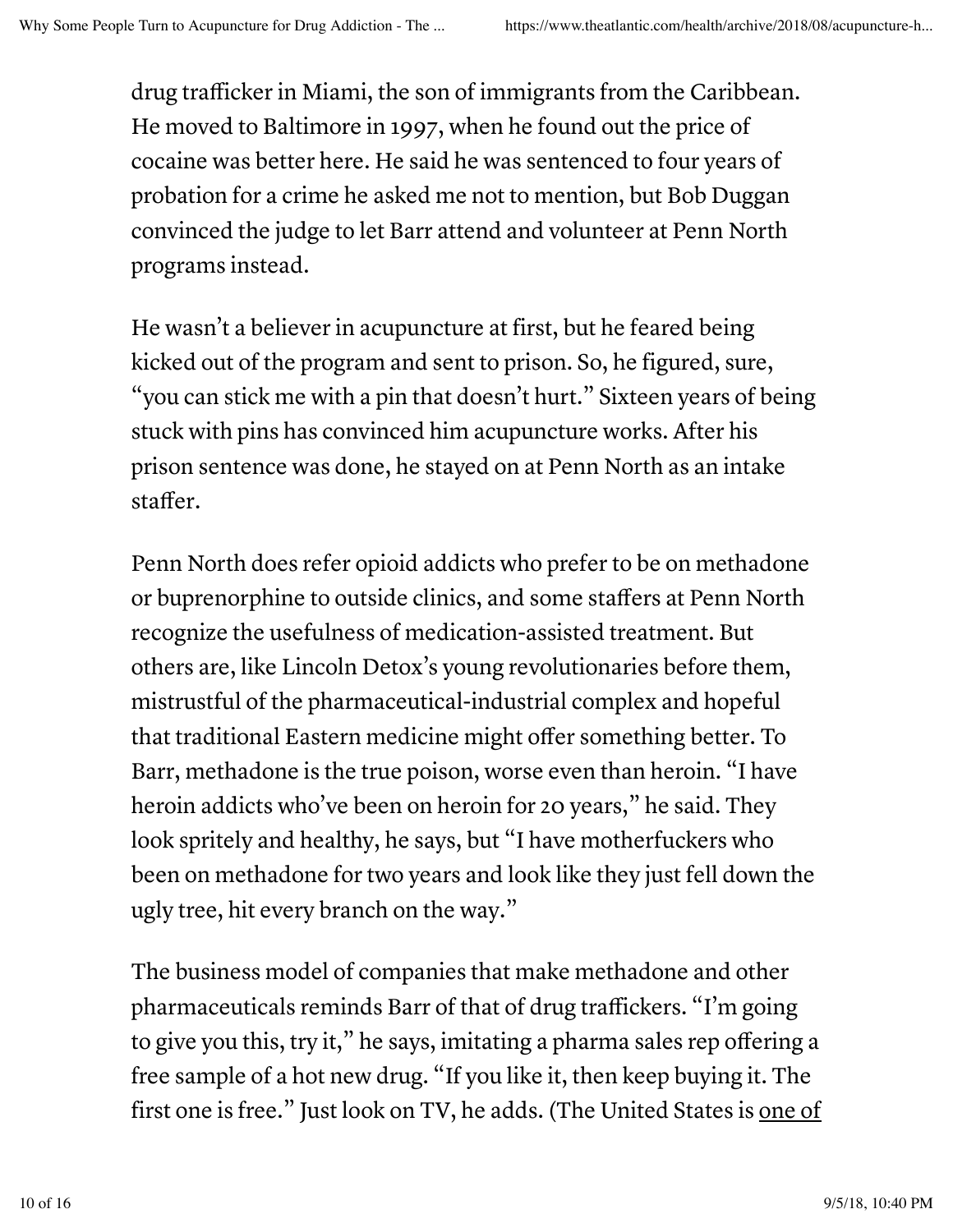two countries in the world where drug companies are allowed to advertise on television. The other is New Zealand.)

This mistrust of Western doctors and medicine is not surprising, perhaps, since even decades after the heyday of Lincoln Detox, studies reveal shocking levels of racism in the medical profession. A 2016 study found that half of medical students believe at least one myth about racial differences in biology, such as that black people's skin is thicker or that their blood coagulates more quickly than that of whites. A recent analysis of 15 studies found that health-care providers were biased against dark-skinned people, and this bias influenced their patient interactions and the patient's health outcomes. As a result, African American patients are consistently less likely than white patients to be treated for their pain. More so than whites, African Americans are more likely to skip the flu vaccine because they don't trust its safety.

Most of the dozens of lower-income Baltimoreans I interviewed liked their doctors, though most had also felt mistreated from time to time. Last year, I accompanied Coriless Jones, a black woman in her late 50s, to her primary-care doctor appointment. Jones has a variety of health issues stemming from past drug use and violence. The appointment took almost an hour and included a long lecture from the doctor about the importance of quitting smoking and drinking more water. Afterward, Jones turned and thanked me for coming with her. The doctor "was more attentive to my needs and more talkative today than she's ever been," she said. She had been thinking of switching doctors because "she wasn't showing empathy or compassion in my case … By her knowing that someone was with me, she did a better job this time."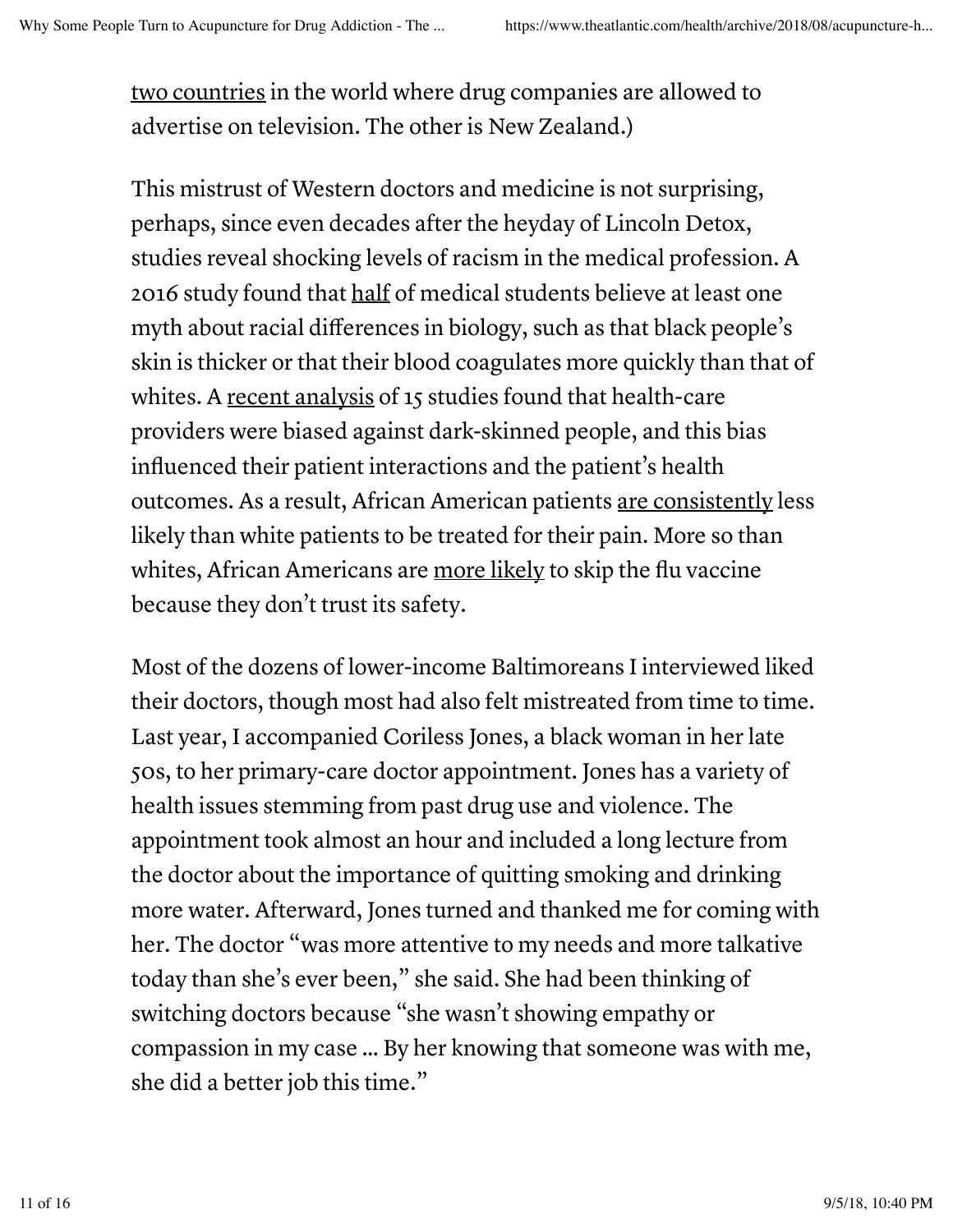These feelings of judgment and dismissal engender suspicion. Last year, I went to a community meeting at an apartment in McCulloh Homes, a public-housing project in West Baltimore. Over pizza in the cozy living room, the residents shared an impressive command of complicated issues like Obamacare. Still, the room was abuzz with worries about the supposed dangers of modern science. One woman believed her mother died from radiation to treat cancer, not the cancer itself. "It's a money thing," she said. Another speculated that "the stuff they put in paint, they put in General Mills cereal." Several people suggested that because Baltimore's best-known hospital, Johns Hopkins, is a "research" hospital, they would never go there. (This sentiment is a known consequence of infamously abusive studies like the Tuskegee experiment.)

At Penn North, many staffers emitted an easygoing Zen, but Barr veered between manic and exasperated. Unbidden during our interview, he launched into a litany of societal injustices —most of which, unlike the science on methadone, I couldn't really argue with. "Now all of a sudden they are legalizing marijuana," he mused. "I have an uncle who's got 50 years in prison off of pot, but now it's a legal thing."

His righteous indignation reminded me of the Young Lords and Black Panthers. After all, many of the inequalities that moved the activists of the South Bronx to reject authority in the '70s are still plundering poor communities today. For example, Barr tried college but dropped out, finding the debt not worth the risk of graduating with no job. "It might be a little different for you because, you know, you're a pretty little white girl," he said. "You are more likely with no degrees in any field to get a job before I am." It's true: Blacks who have attended college are less likely to have jobs than white high-school dropouts.